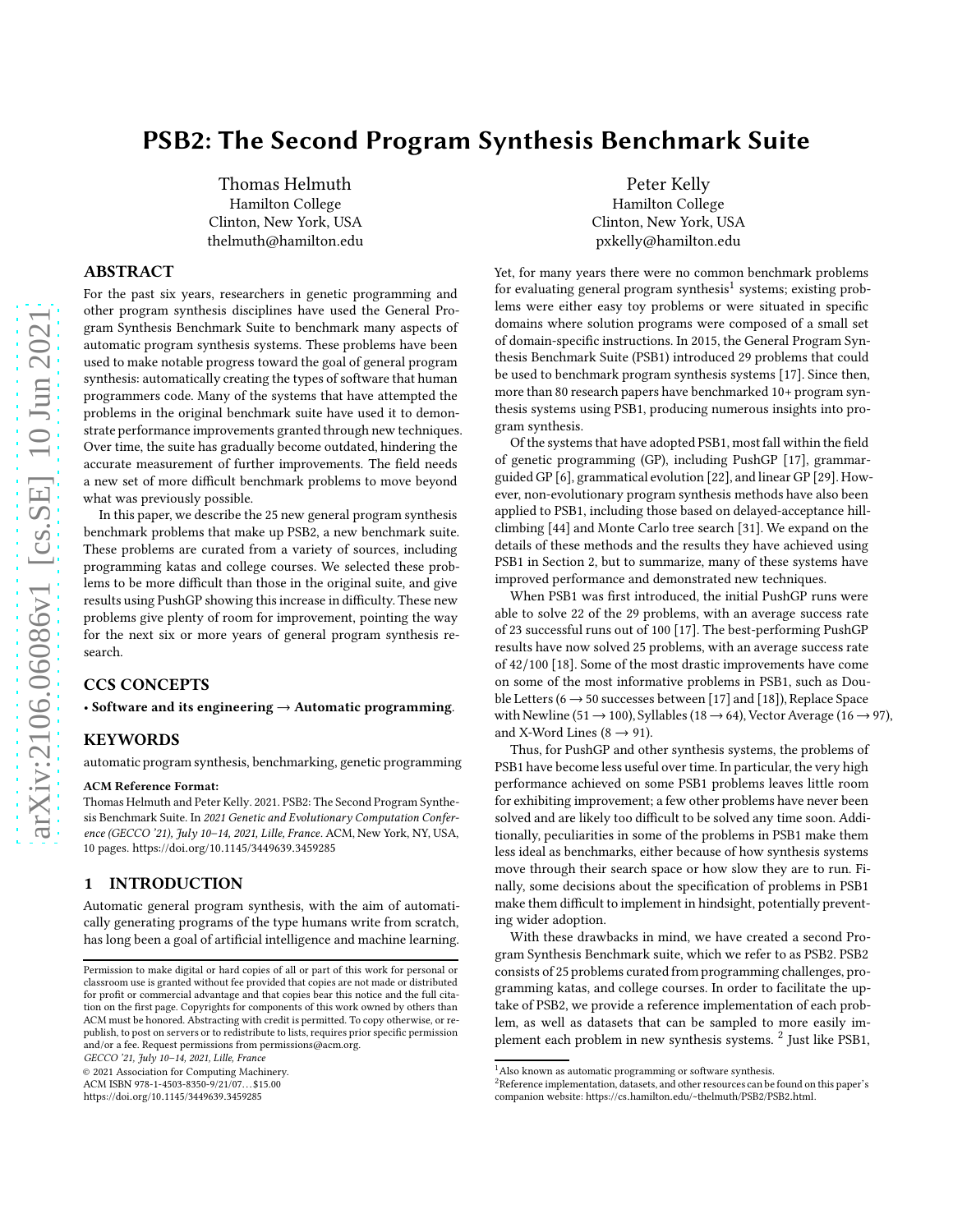the problems in PSB2 require a wide range of programming techniques, data types, and control flow structures to solve. However, they are markedly harder to solve than problems in PSB1, with our initial results solving 13 of the 25 problems for an average success rate of 10/100. These more difficult problems will drive program synthesis research toward solving more realistic program synthesis tasks.

The purpose of benchmark problems is to allow us to empirically show what changes to a system produce improvements that may transfer to real-world problems. To achieve this goal, they must be sufficiently difficult, unlike toy problems that have been used as benchmarks in the past. They must also be representative of the types of tasks we want our system to perform. However, we also want benchmarks to be easier and faster to run than an actual real-world problem in order to aid reasonable testing of a system. Given that automatic program synthesis is still in its fledgling stages, we see the problems in PSB2 as a stepping stone toward solving more realistic problems.

PSB2 also addresses calls from the GP community to produce and adopt realistic benchmarks. GP community discussions calling for better benchmarks [\[34,](#page-8-6) [59](#page-9-1), [60](#page-9-2)] inspired the creation of PSB1; these calls also highlighted the need to periodically update and replace benchmark problems in order to keep advancing the field without over-optimizing to a single set of problems. More recently, a call to refocus the efforts of GP on automatic programming stated, "We are in no doubt of the need for the further principled development of additional benchmarks that can be used in a targeted manner to push the boundaries along different dimensions such as scalability, generalisation, and adaptation, and to facilitate comparison across a range of very different approaches to automatic programming" [\[40](#page-9-3)]. The creation of PSB2 aims to push the boundaries of program synthesis research and give synthesis systems a fresh set of problems to explore. Of course, there is no need to entirely throw out the problems of PSB1; we could imagine some of the harder problems continuing to provide useful data, and newer systems may need to start on the easier problems as a jumping off point.

The remainder of this paper is structured as follows: in the next section, we discuss research that has used PSB1. In Section [3,](#page-1-1) we highlight lessons learned about program synthesis benchmarking from PSB1. Sections [4](#page-2-0) and [5](#page-2-1) describe the sources of PSB2's problems and describe the problems in detail. We then give general guidance on benchmarking with PSB2, and give details of the parameters we used in our experiments in Sections [6](#page-4-0) and [7.](#page-5-0) Finally, Section [8](#page-6-0) presents initial results using PushGP.

# <span id="page-1-0"></span>2 PAST RESEARCH USING PSB1

PSB1 has been used in a variety of research projects on automatic program synthesis, many of them using GP as the synthesis system. The paper that introduced PSB1 [\[17\]](#page-8-0) used PushGP, a GP system based on the stack-based Push programming language; a variety of papers using PushGP have made use of PSB1 since [\[14](#page-8-7)[–16,](#page-8-8) [18](#page-8-5), [21](#page-8-9), [46,](#page-9-4) [47](#page-9-5)]. Code-building GP is a stack-based GP system borrowing some inspirations from Push that constructs programs in a host language; it solved some of the PSB1 problems, producing solution programs in Python [\[42\]](#page-9-6).

General program synthesis requires the manipulation of multiple data types; stack-based GP systems have handled this requirement well, but so have other GP systems that handle strong typing of programs. In particular, grammar-based approaches such as grammar guided GP (G3P) [\[6](#page-8-1)[–9\]](#page-8-10) and grammatical evolution (GE) [\[22,](#page-8-2) [27,](#page-8-11) [39,](#page-8-12) [50\]](#page-9-7) have made good progress at solving the problems in PSB1. Many of these use the type-based grammar design patterns introduced to flexibly handle problems with different type requirements [\[6\]](#page-8-1). Another use of these grammars trains a sequence-tosequence variational autoencoder to embed programs in a continuous space and then uses an evolutionary algorithm to optimize programs in this space [\[32](#page-8-13)]. Finally, a linear GP system with tagbased memory has also been explored using PSB1 [\[5,](#page-8-14) [23](#page-8-15), [29\]](#page-8-3).

As for non-GP systems, an approach using delayed-acceptance hillclimbing for inductive synthesis proved competitive with GP on PSB1, including producing the only known solutions to the Collatz Numbers problem [44]. A comparison was made between Flash Fill [\[11](#page-8-16)], MagicHaskeller [\[26\]](#page-8-17), PushGP, and G3P, finding that the non-GP methods fared much worse but ran much faster than the GP methods [\[41\]](#page-9-8). Finally, Monte Carlo tree search was used to generate Java bytecode programs using a few of the problems in PSB1 [\[31\]](#page-8-4).

# <span id="page-1-1"></span>3 LESSONS LEARNED

While PSB1 has been successfully used in a variety of research, it was a first attempt at a general-purpose program synthesis benchmark suite. The research community has grown from using it, both in terms of improving program synthesis methods as well as lessons learned about how to best define program synthesis benchmarks. Here, we discuss some issues of the latter type and how they have influenced our creation of PSB2.

One major issue with PSB1 is that every system that uses it needs to implement all of the problems from scratch. This hurdle likely decreased wider adoption. Additionally, there may be inconsistencies between implementations in different systems, leading to less comparable results; one known such inconsistency is that some systems use new randomized data for each run, while others use the same dataset for every run. Four years after its initial release, the authors of PSB1 created large datasets of the inputs and correct outputs for each problem [\[12](#page-8-18)]. These datasets can be sampled for each program synthesis run, meaning there is no need for each system to implement each problem. We have copied this model, and provide datasets for each problem in PSB2 (see Section [6\)](#page-4-0).

A handful of the problems in PSB1 require programs to produce Boolean outputs, as such functions are common in programming exercises. A trend noted across completely different program representations is that solutions to these Boolean-output problems often do not generalize to unseen data. A simple explanation for this phenomenon is that it is relatively easy for a solution program to produce the correct answers for the wrong reasons when there are only two possible answers, thus overfitting to the training data. It is much harder to perfectly answer training data for the wrong reasons when the output is an integer or string, for example. Because of this issue, we have selected fewer Boolean-output problems for PSB2, including only one representative problem.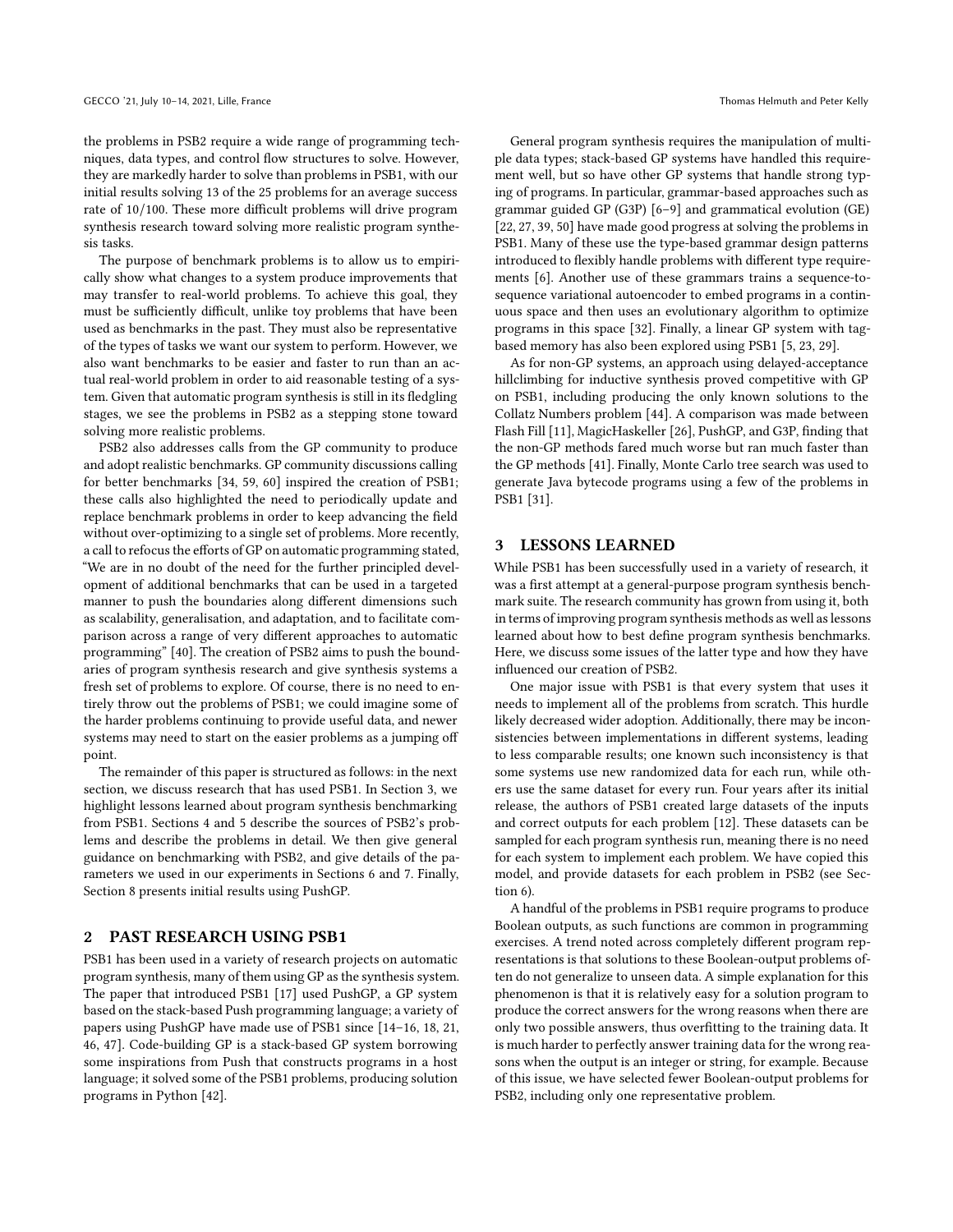PSB1 was designed to emulate the textbook problems it was curated from as closely as possible. For example, many problems from the original textbook required the program to print its answers. PSB1 suggested that synthesis systems develop methods for emulating an output buffer and common printing instructions in order to mimic these problems. However, this approach was infeasible for some synthesis systems, which instead simply returned string outputs. As PSB2 is less loosely coupled with its problem sources, we decided to have all programs return their outputs instead of "printing" them. Another wrinkle related to outputs is that some problems require a solution to return multiple outputs. While multiple outputs may prove difficult in some systems, it is generally feasible in all; we have included 4 multi-output problems in PSB2.

PSB1 recommended different training and test set sizes, as well as program evaluation budgets, for each problem. This led to difficulties and confusion in both implementation and reporting results. For PSB2, we recommend using a fixed setting for each parameter across problems, as well as for system-specific parameters such as maximum sizes for program size control.

Forstenlechner et al. [\[9\]](#page-8-10) discussed understanding and refining the problems in PSB1, making some general recommendations about both synthesis systems and benchmark problems. One suggestion put forth is using larger and more targeted training sets, to better guide synthesis and increase generalization. We take this recommendation and use large training sets (200 examples) that have a variety of specific edge cases purposefully included. Most of their other suggestions relate to specific system settings, such as the length of evolution; these parameters are not prescribed by PSB2, and can be chosen by the researcher.

#### <span id="page-2-0"></span>4 PROBLEM SELECTION AND SOURCES

Below we describe the four sources we used as inspiration for the problems included in this suite. Each of these sources presents problems for humans to use to improve their programming skills, whether for experienced programmers or students in class. As such, these sources contain problems representative of the types of programming that we expect humans to perform.

Code Wars (CW) - A website full of user-created programming challenges, called coding kata. The aim of the site is for users to spend small amounts of time programming every day to hone their coding skills.

Advent of Code (AoC) - An Advent calendar of coding problems created every year in December. These problems can be used for any number of things, like training, interview prep, or coursework. Problems tend to become harder throughout the month.

Homework Problems (HW) - These problems come from programming homework given in our undergraduate programming courses. The problems come from two courses: an introductory programming course, and a program languages course. These problems do not have citations, since we created them for our courses.

Project Euler (PE) - A website containing hundreds of problems in an archive. Users are free to submit answers to validate their solutions. Most problems tend to be mathematically focused and often require efficient and elegant solutions.

These sources contain a large number and variety of problems; we considered over 75 problems from these sources and implemented and tested over 50 of them, filtering out problems that seemed too easy, too difficult, or inaccessible. While curating the suite, we did not include any problems on which PushGP produced a success rate over 60%, to ensure that problems are sufficiently difficult to allow for improvement. In order to be transparent about our curation process, we have created a table containing all of the problems we considered, including the reason for rejection for rejected problems, initial results if we implemented the problem, and a link to the source of the problem.<sup>[3](#page-2-2)</sup>

We aimed to include problems that require a large variety of data types and control flow structures to solve, with a balance between data types across problems. Most, if not all, of the problems require some type of iteration and/or conditional execution. Required data types include integers, floats, Booleans, characters, strings, vectors of integers, and vectors of floats. In order to produce large datasets, we aimed to select problems that have at least 1 million possible unique inputs; the only exception being the Coin Sums problem, which has 10,000 possible integer inputs.

# <span id="page-2-1"></span>5 PROBLEM DESCRIPTIONS

Below is a list of the English language descriptions of the 25 benchmark problems in PSB2. Each problem (besides those from our courses) has a citation of its source with a link to the original problem. The types of the input(s) and output(s) for each problem are given in Table [1.](#page-3-0) For more precise details of each problem, see the reference implementation.<sup>[4](#page-2-3)</sup>

- 1. Basement (AoC) Given a vector of integers, return the first index such that the sum of all integers from the start of the vector to that index (inclusive) is negative. [\[55](#page-9-9)]
- 2. Bouncing Balls (CW) Given a starting height and a height after the first bounce of a dropped ball, calculate the bounciness index (height of first bounce / starting height). Then, given a number of bounces, use the bounciness index to calculate the total distance that the ball travels across those bounces. [\[10](#page-8-19)]
- 3. Bowling (CW) Given a string representing the individual bowls in a 10-frame round of 10 pin bowling, return the score of that round. [\[1\]](#page-8-20)
- 4. Camel Case (CW) Take a string in kebab-case and convert all of the words to camelCase. Each group of words to convert is delimited by "-", and each grouping is separated by a space. For example: "camel-case example-test-string"  $\rightarrow$  "camelCase exampleTestString". [\[25\]](#page-8-21)
- 5. Coin Sums (PE) Given a number of cents, find the fewest number of US coins (pennies, nickles, dimes, quarters) needed to make that amount, and return the number of each type of coin as a separate output. [\[3\]](#page-8-22)

<span id="page-2-3"></span><span id="page-2-2"></span><sup>3</sup>https://docs.google.com/spreadsheets/d/e/2PACX-1vQKO1D2sZA9KosXpOJNuiDW6yDQEZnMrwzNe <sup>4</sup>https://github.[com/thelmuth/Clojush/releases/tag/psb2-v1](https://github.com/thelmuth/Clojush/releases/tag/psb2-v1.0).0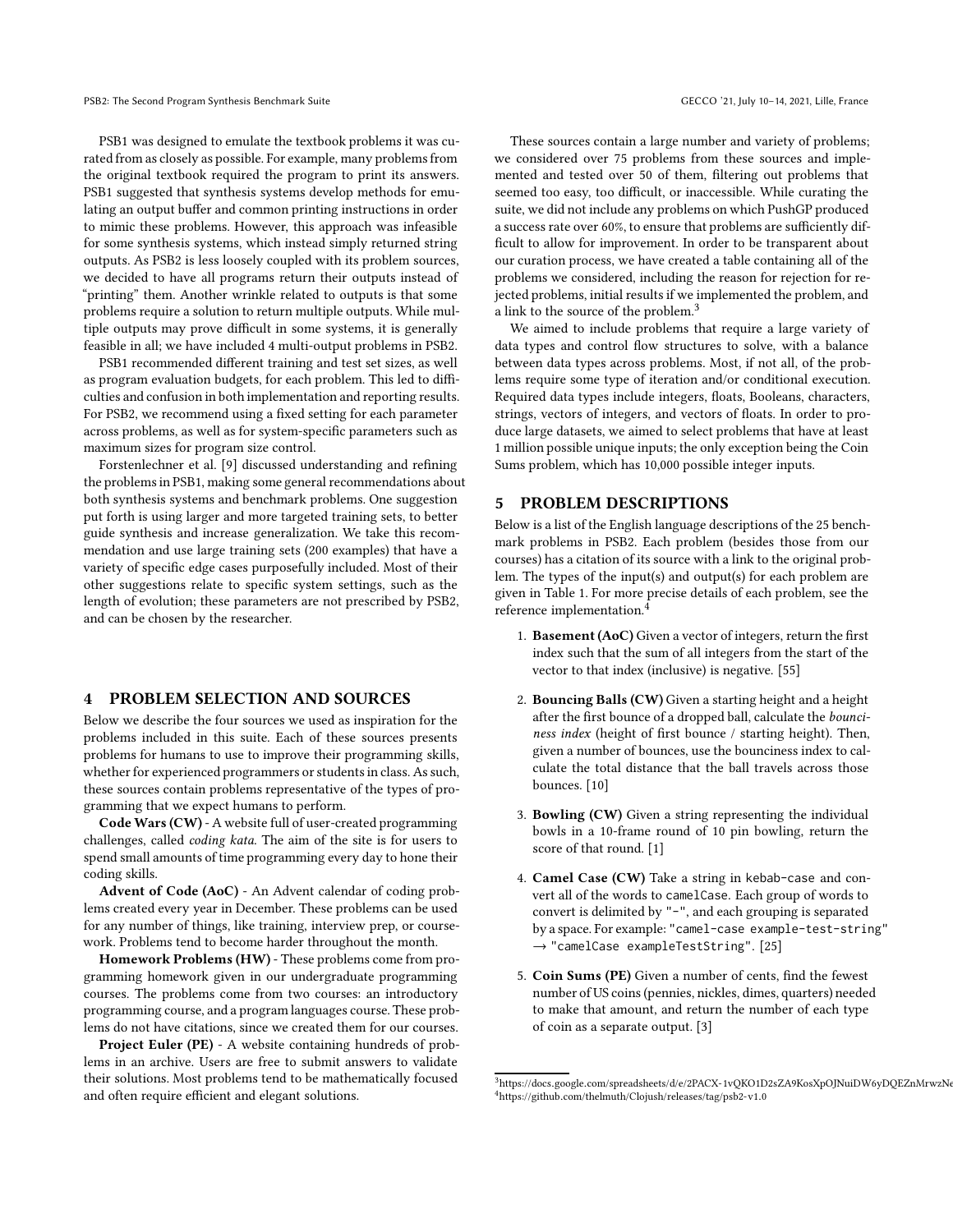<span id="page-3-0"></span>

| Name                  | Inputs                                                                                        | Outputs               |
|-----------------------|-----------------------------------------------------------------------------------------------|-----------------------|
| Basement              | vector of integers of length $[1, 20]$ with each integer in $[-100, 100]$                     | integer               |
| <b>Bouncing Balls</b> | float in [1.0, 100.0], float in [1.0, 100.0], integer in [1, 20]                              | float                 |
| Bowling               | string in form of completed bowling card, with one character per roll                         | integer               |
| Camel Case            | string of length [1,20]                                                                       | string                |
| Coin Sums             | integer in [1, 10000]                                                                         | 4 integers            |
| Cut Vector            | vector of integers of length [1, 20] with each integer in [1, 10000]                          | 2 vectors of integers |
| Dice Game             | 2 integers in $[1, 1000]$                                                                     | float                 |
| Find Pair             | vector of integers of length $[2, 20]$ with each integer in $[-10000, 10000]$ , integer in    | 2 integers            |
|                       | $[-20000, 20000]$                                                                             |                       |
| Fizz Buzz             | integer in [1, 1000000]                                                                       | string                |
| <b>Fuel Cost</b>      | vector of integers of length [1, 20] with each integer in [6, 100000]                         | integer               |
| GCD                   | 2 integers in [1, 1000000]                                                                    | integer               |
| Indices of Substring  | 2 strings of length [1, 20]                                                                   | vector of integers    |
| Leaders               | vector of integers of length [0, 20] with each integer in [0, 1000]                           | vector of integers    |
| Luhn                  | vector of integers of length 16 with each integer in [1,9]                                    | integer               |
| Mastermind            | 2 strings of length 4 made of B, R, W, Y, O, G                                                | 2 integers            |
| Middle Character      | string of length [1, 100]                                                                     | string                |
| Paired Digits         | string of digits of length [2, 20]                                                            | integer               |
| Shopping List         | vector of floats of length [1, 20] with each float in [0.0, 50.0], vector of floats of length | float                 |
|                       | $[1, 20]$ with each float in $[0.0, 100.0]$ . Both vectors must be the same length            |                       |
| Snow Day              | integer in [0, 20], float in [0.0, 20.0], float in [0.0, 10.0], float in [0.0, 1.0]           | float                 |
| Solve Boolean         | string of length $[1, 20]$ made of characters from $\{t, f, \ldots, \&\}$                     | Boolean               |
| Spin Words            | string of length [0,20]                                                                       | string                |
| Square Digits         | integer in [0, 1000000]                                                                       | string                |
| Substitution Cipher   | 3 strings of length [0, 26]                                                                   | string                |
| Twitter               | string of length [0, 200]                                                                     | string                |
| Vector Distance       | 2 vectors of floats of length [1, 20] with each float in [-100.0, 100.0]                      | float                 |

Table 1: For each problem, the types of the inputs and outputs, and the limits imposed on the inputs.

- 6. Cut Vector (CW) Given a vector of positive integers, find the spot where, if you cut the vector, the numbers on both sides are either equal, or the difference is as small as possible. Return the two resulting subvectors as two outputs. [\[36\]](#page-8-23)
- 7. Dice Game (PE) Peter has an  $n$  sided die and Colin has an  $m$ sided die. If they both roll their dice at the same time, return the probability that Peter rolls strictly higher than Colin. [\[4\]](#page-8-24)
- 8. Find Pair (AoC) Given a vector of integers, return the two elements that sum to a target integer. [\[58\]](#page-9-10)
- 9. Fizz Buzz (CW) Given an integer  $x$ , return "Fizz" if  $x$  is divisible by 3, "Buzz" if  $x$  is divisible by 5, "FizzBuzz" if  $x$ is divisible by 3 and 5, and a string version of  $x$  if none of the above hold. [\[54\]](#page-9-11)
- 10. Fuel Cost (AoC) Given a vector of positive integers, divide each by 3, round the result down to the nearest integer, and subtract 2. Return the sum of all of the new integers in the vector. [\[57](#page-9-12)]
- 11. GCD [Greatest Common Divisor] (CW) Given two integers, return the largest integer that divides each of the integers evenly. [\[45](#page-9-13)]
- 12. Indices of Substring (CW) Given a text string and a target string, return a vector of integers of the indices at which the target appears in the text. If the target string overlaps itself in the text, all indices (including those overlapping) should be returned. [\[49\]](#page-9-14)
- 13. Leaders (CW) Given a vector of positive integers, return a vector of the leaders in that vector. A leader is defined as a number that is greater than or equal to all the numbers to the right of it. The rightmost element is always a leader. [\[35\]](#page-8-25)
- 14. Luhn (CW) Given a vector of 16 digits, implement Luhn's algorithm to verify a credit card number, such that it follows the following rules: double every other digit starting with the second digit. If any of the results are over 9, subtract 9 from them. Return the sum of all of the new digits. [\[33\]](#page-8-26)
- 15. Mastermind (HW) Based on the board game Mastermind. Given a Mastermind code and a guess, each of which are 4-character strings consisting of 6 possible characters, return the number of white pegs (correct color, wrong place) and black pegs (correct color, correct place) the codemaster should give as a clue.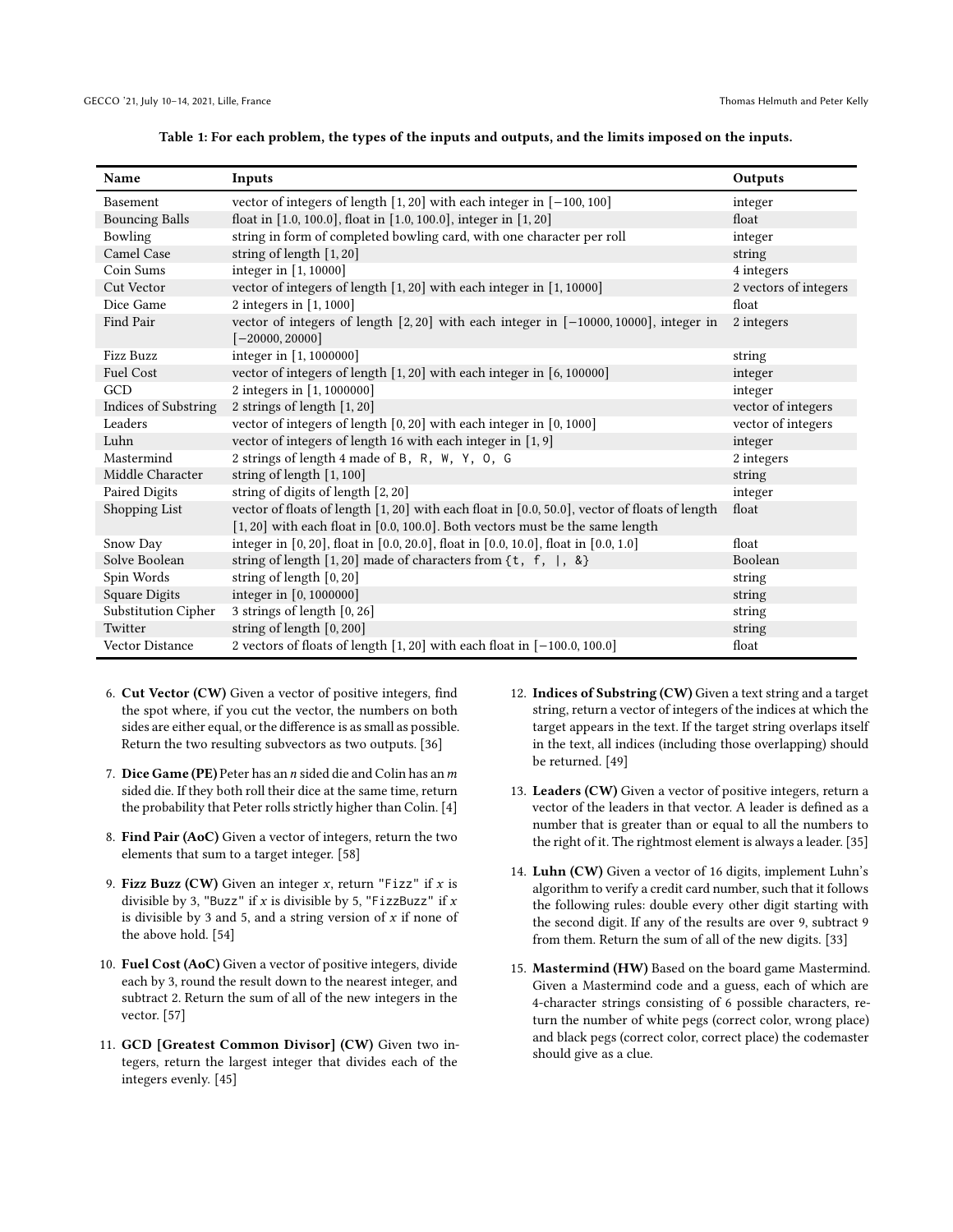- 16. Middle Character (CW) Given a string, return the middle character as a string if it is odd length; return the two middle characters as a string if it is even length. [\[48\]](#page-9-15)
- 17. Paired Digits (AoC) Given a string of digits, return the sum of the digits whose following digit is the same. [\[56\]](#page-9-16)
- 18. Shopping List (CW) Given a vector of floats representing the prices of various shopping goods and another vector of floats representing the percent discount of each of those goods, return the total price of the shopping trip after applying the discount to each item. [\[43](#page-9-17)]
- 19. Snow Day (HW) Given an integer representing a number of hours and 3 floats representing how much snow is on the ground, the rate of snow fall, and the proportion of snow melting per hour, return the amount of snow on the ground after the amount of hours given. Each hour is considered a discrete event of adding snow and then melting, not a continuous process.
- 20. Solve Boolean (CW) Given a string representing a Boolean expression consisting of T, F, |, and &, evaluate it and return the resulting Boolean. [\[28](#page-8-27)]
- 21. Spin Words (CW) Given a string of one or more words (separated by spaces), reverse all of the words that are five or more letters long and return the resulting string. [\[61\]](#page-9-18)
- 22. Square Digits (CW) Given a positive integer, square each digit and concatenate the squares into a returned string. [\[37\]](#page-8-28)
- 23. Substitution Cipher (CW) This problem gives 3 strings. The first two represent a cipher, mapping each character in one string to the one at the same index in the other string. The program must apply this cipher to the third string and return the deciphered message. [\[24](#page-8-29)]
- 24. Twitter (HW) Given a string representing a tweet, validate whether the tweet meets Twitter's original character requirements. If the tweet has more than 140 characters, return the string "Too many characters". If the tweet is empty, return the string "You didn't type anything". Otherwise, return "Your tweet has X characters", where the  $X$  is the number of characters in the tweet.
- 25. Vector Distance  $(CW)$  Given two *n*-dimensional vectors of floats, return the Euclidean distance between the two vectors in  $n$ -dimensional space. [\[53\]](#page-9-19)

## <span id="page-4-0"></span>6 USING PSB2

While Section [5](#page-2-1) provides English-language descriptions of the 25 benchmark problems, these are not sufficient to implement each problem in a new system. Here we discuss the system-agnostic details for using these problems.

For reasons discussed in Section [3,](#page-1-1) we have created datasets consisting of large numbers of inputs and correct outputs for every

problem [\[13\]](#page-8-30).<sup>[5](#page-4-1)</sup> The dataset for each problem consists of a small number of hand-chosen inputs, often addressing edge cases for the problem, and 1 million randomly-generated inputs falling within the constraints of the problem. We recommend each different program synthesis run use a different set of data, composed of every one of the hand-chosen inputs and a random sample of the randomly-generated inputs. The alternative method of using the same fixed set of inputs for every run could happen to use a particularly lucky (or unlucky) set of inputs; using randomized inputs avoids this issue. Our datasets will allow those implementing PSB2 to simply sample the provided data, greatly decreasing the barrier to using PSB2. The PSB2 datasets can be found permanently on Zenodo.[6](#page-4-2) For more information about distributions of inputs in randomly-generated inputs, see the reference implementation, which was used to generate the datasets.<sup>[7](#page-4-3)</sup>

When using our provided datasets, one could sample different sizes of training and unseen test sets to fit a given experiment. Our recommendation, which we use in the our experiments, is to use 200 example cases for the training set (including all hand-chosen inputs) and 2000 for the unseen test set. However, some synthesis methods may need smaller or larger training sets, and PSB2 can flexibly adapt to such systems. In order to produce fairer comparisons between systems, we recommend using a fixed program execution budget to limit the number of generated program executions in a single program synthesis run. We recommend a budget of 60 million program executions; we allocate these to 200 training cases used to evaluate a population of 1000 individuals for 300 generations in our experimental GP runs, but other allocations of the same executions would be reasonable.

Program synthesis methods that have been applied to PSB1 have used varying methods for constraining the instruction set and other program syntax. For example, some have used grammars [\[6](#page-8-1), [7,](#page-8-31) [22](#page-8-2), [27](#page-8-11), [32](#page-8-13), [39](#page-8-12), [50](#page-9-7)] while others have used data-type categorized subsets of an instruction set [\[16,](#page-8-8) [17](#page-8-0)]. We do not want to constrain what a reasonable approach to selecting instructions may look like for any given program synthesis system. However, we also warn against cherry-picking a small subset of instructions suspected of being useful for a particular problem. Part of the difficulty of general program synthesis is that a system must manage a large set of potentially useful instructions, finding those relevant to a particular problem. We recommend employing a large set of general-purpose instructions when using PSB2 to benchmark program synthesis to best replicate the conditions of a real-world scenario.

When evaluating the performance of a synthesis system on PSB2, we recommend using success rate (the number of synthesis runs that produce a solution) as the primary measure of performance, as was recommended in PSB1 [\[17](#page-8-0)]. For the synthesis of software, generating programs that pass most training cases is not sufficient; for this reason success rate is a better measure of performance than other metrics such as mean best fitness or mean number of training cases passed. In particular, a solution must not only pass all cases in the training set, but also all of the cases in the test set, to ensure that it generalizes to unseen data. This avoids considering

 $^5\rm{Our~ datasets}$  follow the model of other machine learning datasets such as Penn ML Benchmarks [\[30,](#page-8-32) [38\]](#page-8-33) and the UCI ML Repository [\[2\]](#page-8-34).

<span id="page-4-1"></span><sup>6</sup>https://zenodo.[org/record/4678739](https://zenodo.org/record/4678739)

<span id="page-4-3"></span><span id="page-4-2"></span><sup>7</sup>https://github.[com/thelmuth/Clojush/releases/tag/psb2-v1](https://github.com/thelmuth/Clojush/releases/tag/psb2-v1.0).0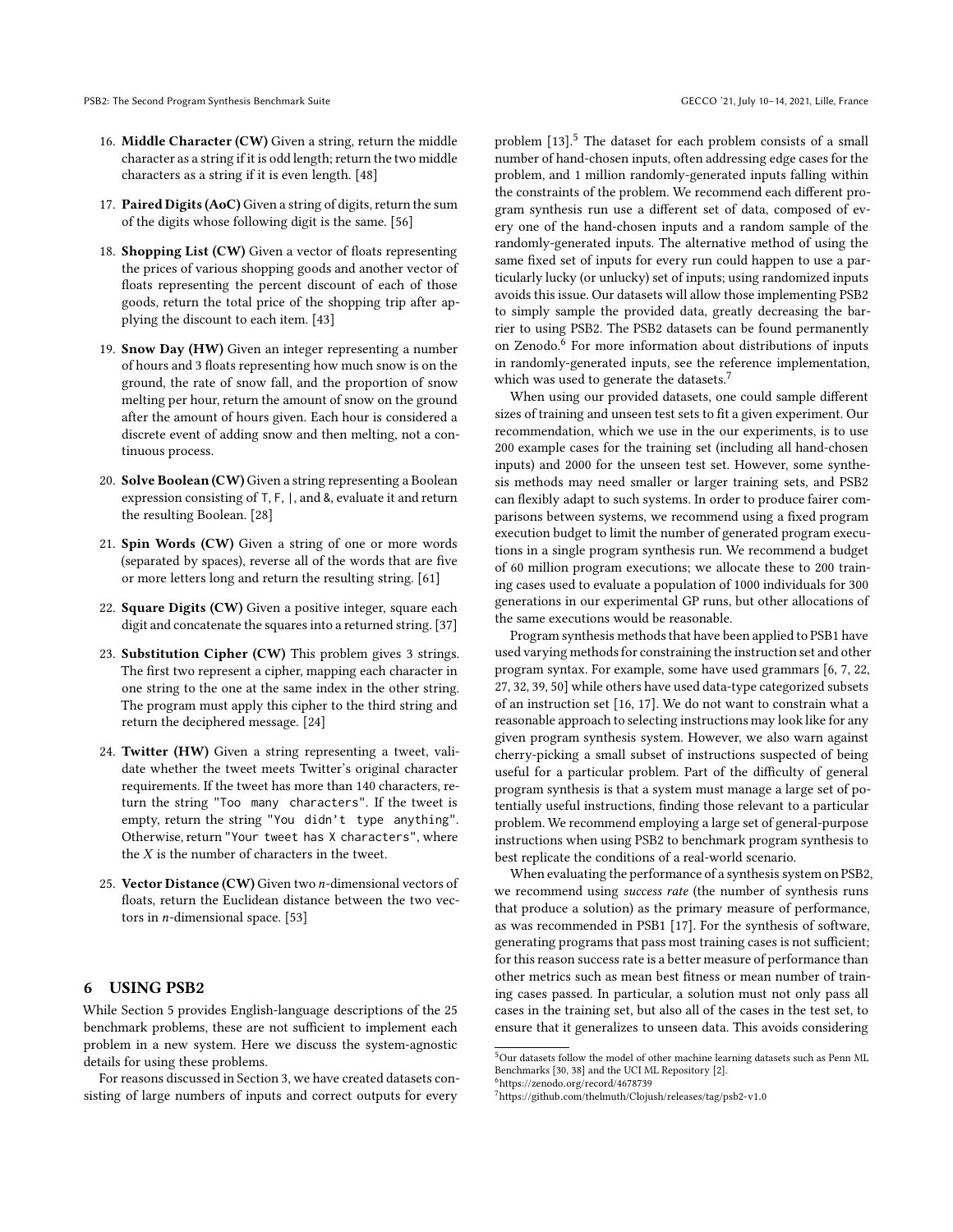programs that overfit the training data, such as by memorizing the correct output to each input, as solutions.

# <span id="page-5-0"></span>7 EXPERIMENTAL METHODS AND SYSTEM PARAMETERS

In this section we will discuss the system-specific parameters and choices that must be decided in order to use PSB2. In contrast with the previous section on general considerations, the choices here may differ considerably for different program synthesis systems. For our experiments, we used PushGP; we will describe in general the decisions that must be made and give our specific choices.

PushGP evolves programs in the language Push, a stack-based programming language built specifically for use in genetic programming [\[51](#page-9-20), [52\]](#page-9-21). Every data type has its own stack, and each Push instruction acts by pushing and popping various elements on and off the stacks. The output of each problem is typically the top element on a particular stack. The interpreter executes programs that are themselves placed on an exec stack, allowing exec instructions to manipulate control flow as well as the program itself as it runs. We provide a reference implementation in Clojure of the PushGP system used to produce our results, which includes each problem in PSB2.<sup>[8](#page-5-1)</sup> This reference implementation is the same implementation of PushGP used in recent research using PSB1, e.g. [\[14,](#page-8-7) [15,](#page-8-35) [18](#page-8-5)].

We discuss the general design of program synthesis instruction sets in Section [6.](#page-4-0) For our PushGP experiments, we use the general process recommended in PSB1, where, for each problem, we identify which data types (corresponding to stacks) are relevant and include all implemented instructions that use those stacks [\[17](#page-8-0)]. In Table [2,](#page-6-1) we present the data types we chose to include for each problem, and the total number of instructions in the instruction set. These large instruction sets contain a wide range of generalpurpose Push instructions, including some new instructions implemented since PSB1, avoiding the cherry-picking of clearly useful instructions. See the reference implementation for a complete listing of instructions.

Research utilizing PSB1 in using transfer-learned instruction sets showed that the composition of the instruction set matters a great deal to problem-solving performance [\[16](#page-8-8)]. While we do not use fully transfer-learned instruction sets here, we do make use of one simple take-away: that including larger proportions of input instructions and constants/ERCs improves performance. An explanation of this result is that most Push instructions decrease stack sizes by consuming arguments and producing fewer return values, so increasing inputs and constants creates more data on which instructions can act. We boost the presence of input instructions and constants in the instruction set, making input instructions fill 15% of the instruction set and constants/ERCs fill 5% of the instruction set. The additional input instructions are evenly distributed between each input for problems with multiple inputs, and constants/ERCs are similarly evenly distributed for each listed in the last column of Table [2.](#page-6-1)

For problems with multiple outputs, different synthesis systems will need to make choices specific to the language of the synthesized programs. Initial experiments in PushGP show that it achieves better results on multi-output problems when using one output instruction per output. These output instructions are included in the instruction set for such problems and will always appear in solution programs. An example of this is for Coin Sums, which has 4 outputs. We provide four corresponding output instructions, each of which takes the top integer from the integer stack and stores it in a write-only register for that output; further calls to an output instruction will overwrite this output register.

In order to define each problem for GP, we not only need the inputs and correct outputs for each problem, but also how to calculate the error function based on the correct output and a program's output. Here we describe the error functions we employed in our experiments, which we recommend for any GP system implementing PSB2; other non-GP program synthesis systems may require entirely different metrics. For each output data type, we use the following standard error functions for problems outputting that data type:

- Integer or float: absolute value of the difference between program output and correct output.
- Boolean: 0 for correct and 1 for incorrect output.
- String: Levenshtein string edit distance between the program output and correct output.
- Vector of integers: add the difference in length between the program's output vector and the correct vector times 1000 to the absolute difference between each integer and the corresponding integer in the correct vector.

The only exception is for the Indices of Substring problem, where we used Levenshtein distance to compare vectors of integers, since it makes more sense for that problem. In PushGP, some evolving programs will not return values of a program's output data type; we give a penalty error value specific to the problem when this occurs.

As has been shown to be effective at improving generalization, we use an automatic simplification procedure on every evolved Push program that passes all of the training cases before testing it on the test set [\[14\]](#page-8-7).

Unlike for PSB1, we aimed to keep all system-specific parameters constant between problems, increasing ease of use for both implementation and reporting of results. These parameters were chosen based on prior experience and reasonable performance; we leave optimizing parameter settings as an open research question. Other systems may choose to use different system-specific parameters.

Our PushGP system uses linear Plush genomes that are initialized by generating lists of random instructions from the instruction set [\[21](#page-8-9)]. We list the important parameters used in our experiments below:

- Maximum initial genome size: 250 genes
- Maximum genome size: 500 genes
- Population size: 1000
- Maximum generations per run: 300
- Maximum steps of the Push interpreter when executing one program: 2000
- Parent selection: lexicase selection [\[20](#page-8-36)]
- Genetic operator: Uniform Mutation with Additions and Deletions (UMAD), used to make 100% of children [\[15\]](#page-8-35).

<span id="page-5-1"></span><sup>8</sup>https://github.[com/thelmuth/Clojush/releases/tag/psb2-v1](https://github.com/thelmuth/Clojush/releases/tag/psb2-v1.0).0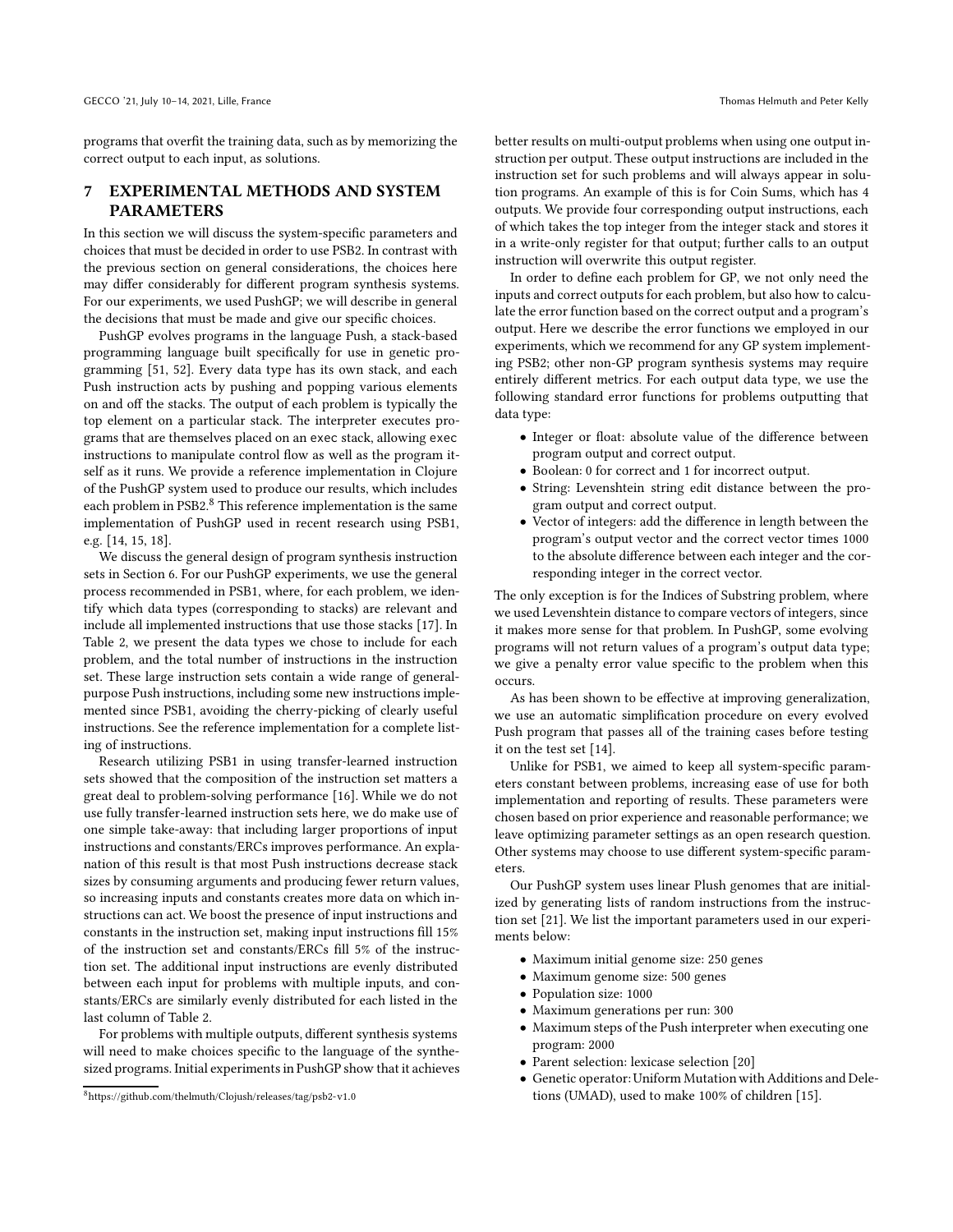#### <span id="page-6-1"></span>PSB2: The Second Program Synthesis Benchmark Suite GECCO '21, July 10-14, 2021, Lille, France

Table 2: Instructions and data types used in our PushGP implementation of each problem. The column "# Instructions" reports the number of instructions, terminals, and ephemeral random constants (ERC) used for each problem. The middle columns show which data types were used for each problem. For example, the Basement problem used all instructions relevant to exec, integers, Booleans, and vectors of integers. The last column lists the constants and ERCs used for the problem. Here, char constants are represented in the Clojure style, starting with a backslash, and strings are surrounded by double quotation marks. The "Problems" row simply counts how many problems use each data type. The "Instructions" row shows the number of Push instructions that primarily use each data type; some use multiple types but are only counted once.

|                             | #Instructions | exec        | integer     | float       | Boolean      | char        | string      | vector of integers | vector of floats |                                                                                                |
|-----------------------------|---------------|-------------|-------------|-------------|--------------|-------------|-------------|--------------------|------------------|------------------------------------------------------------------------------------------------|
| Problem                     |               |             |             |             |              |             |             |                    |                  | Constants and ERCs (besides inputs)                                                            |
| <b>Basement</b>             | 117           | X           | X           |             | $\mathbf x$  |             |             | $\mathbf x$        |                  | $[ ] , -1 , 0 , 1 ,$ integer ERC                                                               |
| <b>Bouncing Balls</b>       | 127           | $\mathbf x$ | X           | $\mathbf x$ | X            |             |             |                    |                  | 0.0, 1.0, 2.0                                                                                  |
| Bowling                     | 161           | $\mathbf x$ | $\mathbf X$ |             | $\mathbf x$  | $\mathbf x$ | $\mathbf X$ |                    |                  | integer ERC                                                                                    |
| Camel Case                  | 151           | $\mathbf x$ | $\mathbf x$ |             | $\mathbf x$  | $\mathbf x$ | $\mathbf x$ |                    |                  | \-, \space, visible character ERC, string ERC                                                  |
| Coin Sums                   | 86            | $\mathbf x$ | $\mathbf x$ |             | $\mathbf x$  |             |             |                    |                  | 0, 1, 5, 10, 25                                                                                |
| Cut Vector                  | 116           | $\mathbf x$ | $\mathbf x$ |             | $\mathbf x$  |             |             | $\mathbf x$        |                  | [1, 0]                                                                                         |
| Dice Game                   | 125           | $\mathbf x$ | $\mathbf X$ | $\mathbf x$ | X            |             |             |                    |                  | 0.0, 1.0                                                                                       |
| Find Pair                   | 120           | $\mathbf x$ | $\mathbf x$ |             | $\mathbf{x}$ |             |             | $\mathbf x$        |                  | $-1$ , 0, 1, 2, integer ERC                                                                    |
| Fizz Buzz                   | 118           | $\mathbf x$ | $\mathbf X$ |             | $\mathbf x$  |             | $\mathbf x$ |                    |                  | "Fizz", "Buzz", "FizzBuzz", 0, 3, 5                                                            |
| <b>Fuel Cost</b>            | 117           | $\mathbf x$ | $\mathbf x$ |             | $\mathbf x$  |             |             | $\mathbf x$        |                  | 0, 1, 2, 3, integer ERC                                                                        |
| GCD                         | 79            | $\mathbf x$ | $\mathbf x$ |             | $\mathbf x$  |             |             |                    |                  | integer ERC                                                                                    |
| <b>Indices of Substring</b> | 184           | $\mathbf x$ | $\mathbf x$ |             | $\mathbf x$  | X           | $\mathbf x$ | X                  |                  | [1, "", 0, 1]                                                                                  |
| Leaders                     | 114           | X           | $\mathbf x$ |             | $\mathbf x$  |             |             | X                  |                  | [], vector ERC                                                                                 |
| Luhn                        | 117           | $\mathbf x$ | X           |             | $\mathbf x$  |             |             | X                  |                  | 0, 2, 9, 10, integer ERC                                                                       |
| Mastermind                  | 123           | $\mathbf x$ | $\mathbf x$ |             | $\mathbf x$  | $\mathbf x$ | $\mathbf x$ |                    |                  | 0, 1, \B, \R, \W, \Y, \O, \G                                                                   |
| Middle Character            | 151           | $\mathbf x$ | $\mathbf x$ |             | $\mathbf x$  | $\mathbf x$ | $\mathbf X$ |                    |                  | "", 0, 1, 2, integer ERC                                                                       |
| Paired Digits               | 149           | $\mathbf x$ | $\mathbf X$ |             | $\mathbf x$  | $\mathbf X$ | $\mathbf X$ |                    |                  | 0, char digit ERC, integer ERC                                                                 |
| Shopping List               | 161           | $\mathbf X$ | $\mathbf x$ | $\mathbf x$ | $\mathbf x$  |             |             |                    | $\mathbf{x}$     | 0.0, 100.0, float ERC                                                                          |
| Snow Day                    | 131           | X           | X           | $\mathbf x$ | X            |             |             |                    |                  | $0, 1, -1, 0.0, 1.0, -1.0$                                                                     |
| Solve Boolean               | 153           | $\mathbf x$ | $\mathbf x$ |             | $\mathbf x$  | X           | $\mathbf x$ |                    |                  | true, false, $\setminus t$ , $\setminus f$ , $\setminus 8$ , $\setminus$                       |
| Spin Words                  | 152           | $\mathbf x$ | X           |             | X            | $\mathbf x$ | X           |                    |                  | 4, 5, \space, visible character ERC, string ERC                                                |
| <b>Square Digits</b>        | 151           | $\mathbf x$ | $\mathbf x$ |             | $\mathbf x$  | $\mathbf x$ | X           |                    |                  | "", $0$ , 1, 2, integer ERC                                                                    |
| Substitution Cipher         | 151           | $\mathbf x$ | $\mathbf x$ |             | $\mathbf X$  | $\mathbf x$ | $\mathbf x$ |                    |                  | $^{\cdots}$ , 0                                                                                |
| Twitter                     | 153           | $\mathbf X$ | $\mathbf X$ |             | $\mathbf x$  | $\mathbf x$ | $\mathbf x$ |                    |                  | 0, 140, "Too many characters", "You didn't type<br>anything", "your tweet has ", " characters" |
| Vector Distance             | 160           | X           | $\mathbf x$ | $\mathbf x$ | $\mathbf x$  |             |             |                    | x                | [1, 0]                                                                                         |
| Problems                    |               | 25          | 25          | 5           | 25           | 11          | 12          | 7                  | 2                |                                                                                                |
| Instructions                |               | 29          | 33          | 45          | 21           | 21          | 47          | 34                 | 34               |                                                                                                |

• UMAD addition rate: 0.09

As described in Section [6,](#page-4-0) using the exact same population size and generations is not necessary for comparisons between systems; instead, we recommend using a maximum budget of 60 million program executions regardless of other settings.

# <span id="page-6-0"></span>8 EXPERIMENTAL RESULTS

In order to give a baseline performance of the 25 problems in PSB2, we conducted 100 PushGP runs on each problem using the experimental methods described in Section [7.](#page-5-0) We present success rates of

our runs in Table [3.](#page-7-0) Out of the 25 problems in PSB2, 13 were solved by PushGP. Of these 13, 3 of them had 50 or more successes (Fuel Cost, Middle Character, and Substitution Cipher) and 2 others had 25 or more successes (Fizz Buzz and Twitter). The remaining 8 had fewer than 10 solutions, showing that they are solvable by GP but leave a lot of room for improvement.

PushGP did not solve the remaining 12 problems. However, we note that in our initial exploratory runs of the Bouncing Balls and Leaders problems, PushGP produced 2 generalizing solutions to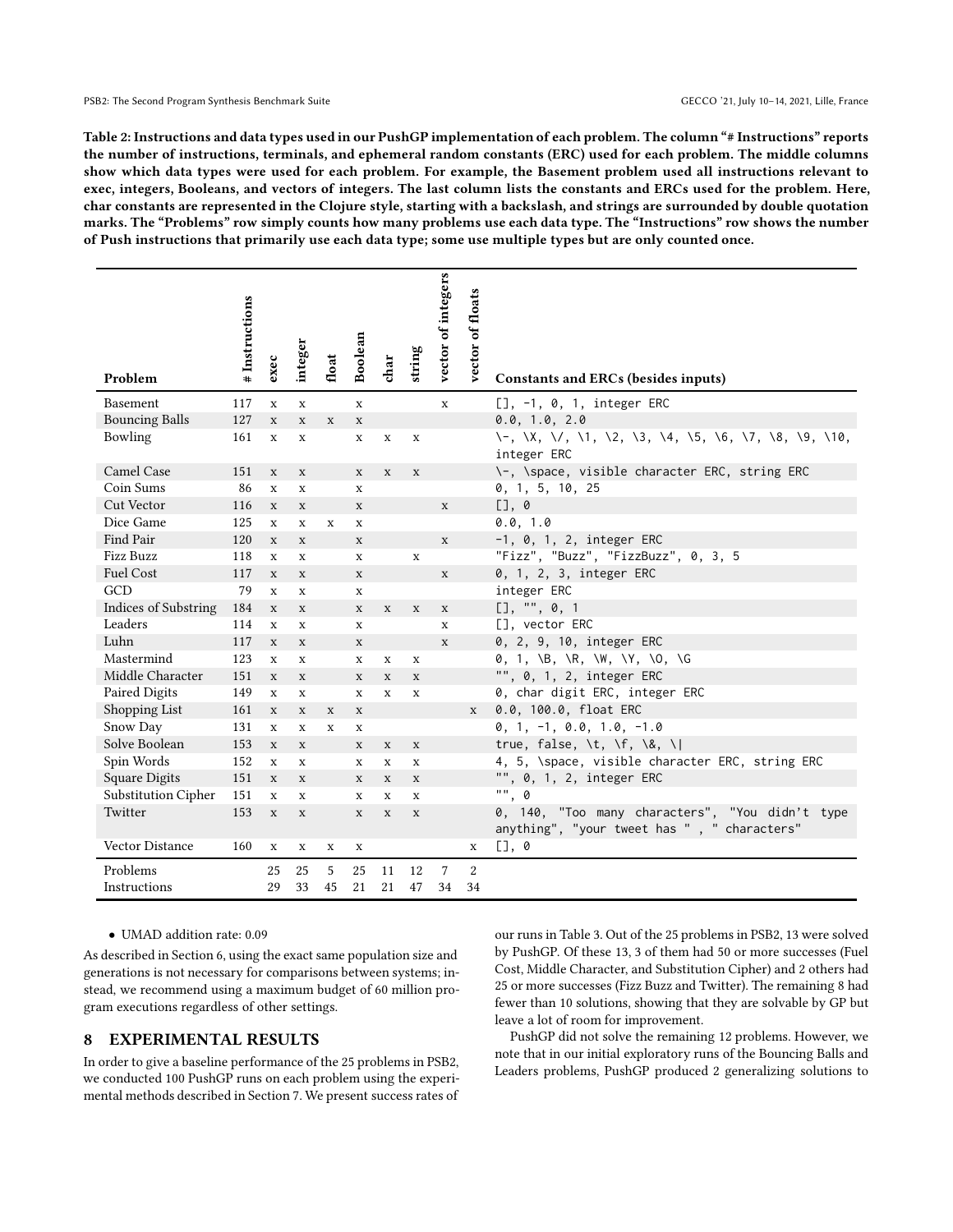<span id="page-7-0"></span>Table 3: Results from 100 PushGP runs on each problem. "Succ." gives the number of runs that successfully find a program that pass every training case and perfectly pass a set of 2000 unseen test cases. "Gen." gives the proportion of solutions on the training data that generalize to unseen data. "Size" gives the size of the smallest automatically simplified solution that generalized to unseen data. Time is the average number of seconds taken per generation.

| Problem                     | Succ.          | Gen. | <b>Size</b> | Time |
|-----------------------------|----------------|------|-------------|------|
| <b>Basement</b>             | 1              | 1.00 | 18          | 250  |
| <b>Bouncing Balls</b>       | $\theta$       | 0.00 |             | 311  |
| Bowling                     | $\theta$       |      |             | 206  |
| Camel Case                  | $\mathbf{1}$   | 1.00 | 20          | 95   |
| Coin Sums                   | $\overline{2}$ | 1.00 | 33          | 213  |
| Cut Vector                  | $\theta$       |      |             | 194  |
| Dice Game                   | $\Omega$       |      |             | 287  |
| Find Pair                   | $\overline{4}$ | 1.00 | 16          | 763  |
| Fizz Buzz                   | 25             | 0.96 | 19          | 281  |
| <b>Fuel Cost</b>            | 50             | 1.00 | 9           | 305  |
| GCD                         | 8              | 0.67 | 19          | 198  |
| <b>Indices of Substring</b> | $\theta$       |      |             | 241  |
| Leaders                     | $\theta$       |      |             | 302  |
| Luhn                        | $\theta$       | -    |             | 239  |
| Mastermind                  | $\theta$       |      |             | 126  |
| Middle Character            | 57             | 0.86 | 10          | 547  |
| Paired Digits               | 8              | 1.00 | 15          | 250  |
| Shopping List               | $\theta$       |      |             | 714  |
| Snow Day                    | $\overline{4}$ | 1.00 | 11          | 263  |
| Solve Boolean               | 5              | 1.00 | 18          | 373  |
| Spin Words                  | $\theta$       |      |             | 443  |
| Square Digits               | $\theta$       |      |             | 435  |
| Substitution Cipher         | 60             | 0.98 | 9           | 395  |
| Twitter                     | 31             | 0.74 | 22          | 527  |
| Vector Distance             | $\theta$       |      |             | 667  |

each, but did not replicate these successes in our runs with finalized parameter settings. Additionally, in continued work using the same PushGP settings as this paper except using down-sampled lexicase selection [\[18\]](#page-8-5), small numbers of generalizing solutions were found to the problems Bouncing Balls, Dice Game, Indices of Substring, and Square Digits problems [\[19\]](#page-8-37). Thus at least 18 of the 25 problems are solvable with the our PushGP implementation. While we have no guarantees that the other 7 problems can be solved by any program synthesis system, they provide useful targets for future research.

The second column in Table [3](#page-7-0) gives the generalization rate of all evolved solutions for problems on which PushGP produced at least one program that solved every training case. The generalization rate is calculated as the number of solution programs that pass the unseen test set divided by the number of solution programs that pass the training set. For most problems with training set solutions, those solutions tended to generalize well with rates of 0.95 to 1.0. The three problems with lower generalization rates, GCD, Middle Character, and Twitter all had rates over 0.5. However, Bouncing

Balls found 2 solutions on the training data, but neither of them generalized to the test, which resulted in 0 successful runs and a 0.00 generalization rate.

Another way of approximating the difficulty of these problems is by looking at the size of the smallest solution program found for each problem. Smaller solutions are easier for a program synthesis system to generate, simply because they require assembling fewer instructions in the right order. Our results are particular to Push program solutions, but should correlate with the sizes of programs needed to solve these problems in other systems. In order to find each size, we took each solution program and automatically simplified it to produce a smaller equivalent program [\[14\]](#page-8-7). Of these simplified programs, in Table [3](#page-7-0) we report the smallest simplified solution size out of all simplified solutions to each problem. We see that the smallest solution size is 9 instructions for two problems, and two others have sizes of 10 and 11; three of these problems also had the highest success rates in PSB2. Many others have larger smallest solution sizes, though we note that with the small sample sizes of solutions for some problems, smaller solutions may exist. In comparison, [\[17\]](#page-8-0) reported that 8 of the problems in PSB1 had a smallest solution size less than 9, the minimum for PSB2. Along with success rates, these sizes of smallest solutions give evidence that the problems in PSB2 are more difficult than those in PSB1.

The last column of Table [3](#page-7-0) gives the average number of seconds per generation over all of the PushGP runs for the problem. Note that these runs were conducted on two different computing clusters, each of which is composed of heterogeneous machines, so these measurements should only be considered as rough approximations of running time. To that end, we note that all problems have generational running times within one order of magnitude of each other, meaning there are not any exceptionally slow or fast problems.

### 9 CONCLUSIONS

We have presented PSB2, the second generation of general program synthesis benchmark problems. We discussed the past research that has used PSB1, the lessons learned from years of its use, and why we need a new benchmark suite. We then provided the sources and problems that make up PSB2, giving details of how to implement and use it in new systems. Finally, we presented experimental results showing the increased difficulty of the problems of PSB2 compared to PSB1.

After the results we have presented using PushGP, we anticipate using other GP systems (such as those we mention in Section [2](#page-1-0) that have used PSB1) to produce initial results on PSB2 will provide a useful comparison. Additionally, we encourage the application of non-evolutionary automatic program synthesis methods to these problems, to better gauge the strengths and weaknesses of these different methods.

The lessons learned from PSB1 will make it easier to implement PSB2 in new program synthesis systems, increasing adoption in the community and furthering the field. PSB2 will provide a new target for program synthesis systems, stretching their capabilities and moving the field toward the types of problems that may be encountered in real-world program synthesis applications.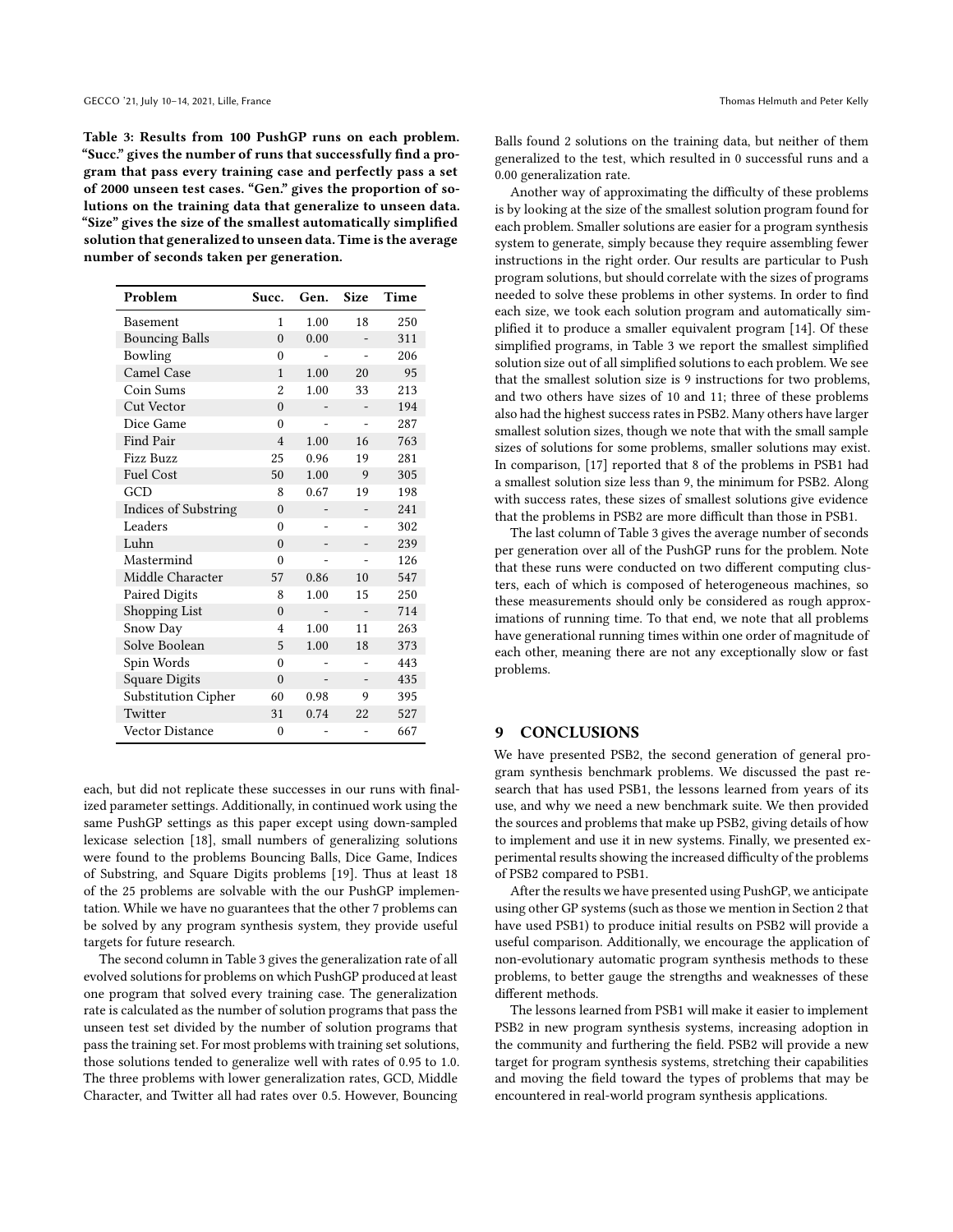PSB2: The Second Program Synthesis Benchmark Suite GECCO '21, July 10-14, 2021, Lille, France

## ACKNOWLEDGMENTS

The authors would like to thank Lee Spector, Grace Woolson, and Amr Abdelhady for discussions that helped shape this work.

# **REFERENCES**

- <span id="page-8-20"></span>[1] dnolan. 2015. Code Wars: Ten-Pin Bowling.<br>https://www.codewars.com/kata/5531abe4855bcc8d1f00004c/iavascript Achttps://www.codewars.[com/kata/5531abe4855bcc8d1f00004c/javascript](https://www.codewars.com/kata/5531abe4855bcc8d1f00004c/javascript) cessed: 2020-01-20.
- <span id="page-8-34"></span>[2] Dheeru Dua and Casey Graff. 2017. UCI Machine Learning Repository. [http://archive](http://archive.ics.uci.edu/ml).ics.uci.edu/ml
- <span id="page-8-22"></span>[3] Project Euler. 2002. Project Euler: Coin Sums. [https://projecteuler](https://projecteuler.net/problem=31).net/problem=31 Accessed: 2020-01-20.
- <span id="page-8-24"></span>[4] Project Euler. 2008. Project Euler: Dice Game. [https://projecteuler](https://projecteuler.net/problem=205).net/problem=205 Accessed: 2020-01-20.
- <span id="page-8-14"></span>[5] Austin J. Ferguson, Jose Guadalupe Hernandez, Daniel Junghans, Alexander Lalejini, Emily Dolson, and Charles Ofria. 2019. Characterizing the effects of random subsampling and dilution on Lexicase selection. In Genetic Programming Theory and Practice XVII, Wolfgang Banzhaf, Erik Goodman, Leigh Sheneman, Leonardo Trujillo, and Bill Worzel (Eds.). East Lansing, MI, USA.
- <span id="page-8-1"></span>[6] Stefan Forstenlechner, David Fagan, Miguel Nicolau, and Michael O'Neill. 2017. A Grammar Design Pattern for Arbitrary Program Synthesis Problems in Genetic Programming. In EuroGP 2017: Proceedings of the 20th European Conference on Genetic Programming (LNCS, Vol. 10196). Springer Verlag, Amsterdam, 262– 277. https://doi.org/10.[1007/978-3-319-55696-3\\_17](https://doi.org/10.1007/978-3-319-55696-3_17)
- <span id="page-8-31"></span>[7] Stefan Forstenlechner, David Fagan, Miguel Nicolau, and Michael O'Neill, 2018. Extending Program Synthesis Grammars for Grammar-Guided Genetic Programming. In 15th International Conference on Parallel Problem Solving from Nature (LNCS, Vol. 11101), Anne Auger, Carlos M. Fonseca, Nuno Lourenco, Penousal Machado, Luis Paquete, and Darrell Whitley (Eds.). Springer, Coimbra, Portugal, 197–208. https://doi.org/10.[1007/978-3-319-99253-2\\_16](https://doi.org/10.1007/978-3-319-99253-2_16)
- [8] Stefan Forstenlechner, David Fagan, Miguel Nicolau, and Michael O'Neill. Towards effective semantic operators for program synthesis in genetic programming. In GECCO '18: Proceedings of the Genetic and Evolutionary Computation Conference. ACM, Kyoto, Japan, 1119–1126. https://doi.org/10.[1145/3205455](https://doi.org/10.1145/3205455.3205592).3205592
- <span id="page-8-10"></span>[9] Stefan Forstenlechner, David Fagan, Miguel Nicolau, and Michael O'Neill. 2018. Towards Understanding and Refining the General Program Synthesis Benchmark Suite with Genetic Programming. In 2018 IEEE Congress on Evolutionary Computation (CEC), Marley Vellasco (Ed.). IEEE, Rio de Janeiro, Brazil. [https://doi](https://doi.org/doi:10.1109/CEC.2018.8477953).org/doi:10.1109/CEC.2018.8477953
- <span id="page-8-19"></span>[10] g964. 2015. Code Wars: Bouncing Balls. https://www.codewars.[com/kata/5544c7a5cb454edb3c000047](https://www.codewars.com/kata/5544c7a5cb454edb3c000047) Accessed: 2020-01-20.
- <span id="page-8-16"></span>[11] Sumit Gulwani. 2011. Automating String Processing in Spreadsheets Us-SIGPLAN Not. 46, 1 (Jan. 2011), 317-330. https://doi.org/10.[1145/1925844](https://doi.org/10.1145/1925844.1926423).1926423<br>Thomas Helmuth and Peter
- <span id="page-8-18"></span>[12] Thomas Helmuth and Peter Kelly. 2019. General Program Synthesis Benchmark https://github.[com/thelmuth/program-synthesis-benchmark-datasets](https://github.com/thelmuth/program-synthesis-benchmark-datasets)
- <span id="page-8-30"></span>[13] Thomas Helmuth and Peter Kelly. 2021. PSB2: The Second Program Synthesis Benchmark Suite. https://doi.org/10.[5281/zenodo](https://doi.org/10.5281/zenodo.4678739).4678739
- <span id="page-8-7"></span>[14] Thomas Helmuth, Nicholas Freitag McPhee, Edward Pantridge, and Lee Spector. 2017. Improving Generalization of Evolved Programs Through Automatic Simplification. In Proceedings of the Genetic and Evolutionary Computation Conference (GECCO '17). ACM, Berlin, Germany, 937–944. https://doi.org/10.[1145/3071178](https://doi.org/10.1145/3071178.3071330).3071330
- <span id="page-8-35"></span>[15] Thomas Helmuth, Nicholas Freitag McPhee, and Lee Spector. 2018. Program Synthesis using Uniform Mutation by Addition and Deletion. In Proceedings of the Genetic and Evolutionary Computation Conference (GECCO '18). ACM, Kyoto, Japan, 1127–1134. https://doi.org/10.[1145/3205455](https://doi.org/10.1145/3205455.3205603).3205603
- <span id="page-8-8"></span>[16] Thomas Helmuth, Edward Pantridge, Grace Woolson, and Lee Spector. 2020. Genetic Source Sensitivity and Transfer Learning in Genetic Programming. In Artificial Life Conference Proceedings. MIT Press, 303–311. https://doi.org/10.[1162/isal\\_a\\_00326](https://doi.org/10.1162/isal_a_00326)
- <span id="page-8-0"></span>[17] Thomas Helmuth and Lee Spector. 2015. General Program Synthesis Benchmark Suite. In GECCO '15: Proceedings of the 2015 conference on Genetic and Evolutionary Computation Conference. ACM, Madrid, Spain, 1039–1046. https://doi.org/doi:10.[1145/2739480](https://doi.org/doi:10.1145/2739480.2754769).2754769
- <span id="page-8-5"></span>[18] Thomas Helmuth and Lee Spector. 2020. Explaining and Exploiting the Advantages of Down-sampled Lexicase Selection. In Artificial Life Conference Proceedings. MIT Press, 341–349. https://doi.org/10.[1162/isal\\_a\\_00334](https://doi.org/10.1162/isal_a_00334)
- <span id="page-8-37"></span>[19] Thomas Helmuth and Lee Spector. 2021. Problem-solving benefits of downsampled lexicase selection. Artificial Life (2021). In press.
- <span id="page-8-36"></span>[20] Thomas Helmuth, Lee Spector, and James Matheson. 2015. Solving Uncompromising Problems with Lexicase Selection. IEEE Transactions on Evolutionary Computation 19, 5 (Oct. 2015), 630–643. https://doi.org/10.[1109/TEVC](https://doi.org/10.1109/TEVC.2014.2362729).2014.2362729
- <span id="page-8-9"></span>[21] Thomas Helmuth, Lee Spector, Nicholas Freitag McPhee, and Saul Shanabrook. 2016. Linear Genomes for Structured Programs. In Genetic Programming Theory and Practice XIV (Genetic and Evolutionary Computation). Springer, Ann Arbor, USA.
- <span id="page-8-2"></span>[22] Erik Hemberg, Jonathan Kelly, and Una-May O'Reilly. 2019. On domain knowledge and novelty to improve program synthesis performance with grammatical evolution. In GECCO '19: Proceedings of the Genetic and Evolutionary Computation Conference. ACM, Prague, Czech Republic, 1039–1046. https://doi.org/doi:10.[1145/3321707](https://doi.org/doi:10.1145/3321707.3321865).3321865
- <span id="page-8-15"></span>[23] Jose Guadalupe Hernandez, Alexander Lalejini, Emily Dolson, and Charles Ofria. 2019. Random subsampling improves performance in lexicase selection. In GECCO '19: Proceedings of the Genetic and Evolutionary Computation Conference Companion. ACM, Prague, Czech Republic, 2028–2031. https://doi.org/doi:10.[1145/3319619](https://doi.org/doi:10.1145/3319619.3326900).3326900<br>[24] iacobb. 2014. Code Wars: Simp
- <span id="page-8-29"></span>Code Wars: Simple Substitution Cipher Helper. https://www.codewars.[com/kata/52eb114b2d55f0e69800078d](https://www.codewars.com/kata/52eb114b2d55f0e69800078d) Accessed: 2020-01-20.<br>ihoffner. 2013
- <span id="page-8-21"></span>[25] jhoffner. 2013. Code Wars: Convert string to camel case. https://www.codewars.[com/kata/517abf86da9663f1d2000003](https://www.codewars.com/kata/517abf86da9663f1d2000003) 2020-01-20.<br>[26] Susumu Katayama. 2010.
- <span id="page-8-17"></span>Recent Improvements of MagicHaskeller. In Approaches and Applications of Inductive Programming. Springer. https://doi.org/10.[1007/978-3-642-11931-6\\_9](https://doi.org/10.1007/978-3-642-11931-6_9)
- <span id="page-8-11"></span>[27] Jonathan Kelly, Erik Hemberg, and Una-May O'Reilly. 2019. Improving Genetic Programming with Novel Exploration - Exploitation Control. In EuroGP 2019: Proceedings of the 22nd European Conference on Genetic Programming, Lukas Sekanina, Ting Hu, Nuno Lourenço, Hendrik Richter, and Pablo García-Sánchez (Eds.). Springer International Publishing, 64–80.
- <span id="page-8-27"></span>[28] KenKamau. 2017. Code Wars: The boolean order. https://www.codewars.[com/kata/59eb1e4a0863c7ff7e000008](https://www.codewars.com/kata/59eb1e4a0863c7ff7e000008) Accessed: 2020- 01-20.
- <span id="page-8-3"></span>[29] Alexander Lalejini and Charles Ofria. 2019. Tag-accessed memory for genetic programming. In GECCO '19: Proceedings of the Genetic and Evolutionary Computation Conference Companion. ACM, Prague, Czech Republic, 346–347. https://doi.org/doi:10.[1145/3319619](https://doi.org/doi:10.1145/3319619.3321892).3321892
- <span id="page-8-32"></span>[30] Trang T Le, William La Cava, Joseph D Romano, John T Gregg, Daniel J Goldberg, Praneel Chakraborty,Natasha L Ray, Daniel Himmelstein, Weixuan Fu, and Jason H Moore. 2020. PMLB v1.0: an open source dataset collection for benchmarking machine learning methods. arXiv preprint arXiv:2012.00058 (2020).
- <span id="page-8-4"></span>[31] Jinsuk Lim and Shin Yoo. 2016. Field report: Applying monte carlo tree search for program synthesis. In International Symposium on Search Based Software Engineering. Springer, 304–310.
- <span id="page-8-13"></span>[32] David Lynch, James McDermott, and Michael O'Neill. 2020. Program Synthesis in a Continuous Space using Grammars and Variational Autoencoders. In 16th International Conference on Parallel Problem Solving from Nature, Part II (LNCS, Vol. 12270), Thomas Baeck, Mike Preuss, Andre Deutz, Hao Wang2, Carola Doerr, Michael Emmerich, and Heike Trautmann (Eds.). Springer, Leiden, Holland, 33– 47. https://doi.org/doi:10.[1007/978-3-030-58115-2\\_3](https://doi.org/doi:10.1007/978-3-030-58115-2_3)<br>[33] mcclaske. 2014. Code Wars: Validate
- <span id="page-8-26"></span>[33] mcclaskc. 2014. Code Wars: Validate Credit Card Number. https://www.codewars.[com/kata/5418a1dd6d8216e18a0012b2](https://www.codewars.com/kata/5418a1dd6d8216e18a0012b2) Accessed: 2020-01-20.
- <span id="page-8-6"></span>[34] James McDermott, David R. White, Sean Luke, Luca Manzoni, Mauro Castelli, Leonardo Vanneschi, Wojciech Jaskowski, Krzysztof Krawiec, Robin Harper, Kenneth De Jong, and Una-May O'Reilly. 2012. Genetic programming needs better benchmarks. In GECCO '12: Proceedings of the Genetic and evolutionary computation conference. ACM, Philadelphia, Pennsylvania, USA, 791–798. https://doi.org/doi:10.[1145/2330163](https://doi.org/doi:10.1145/2330163.2330273).2330273<br>MrZizoScream. 2018. Code
- <span id="page-8-25"></span>[35] MrZizoScream. 2018. Code Wars: Array Leaders. https://www.codewars.[com/kata/5a651865fd56cb55760000e0](https://www.codewars.com/kata/5a651865fd56cb55760000e0) Accessed: 2020-01-20.
- <span id="page-8-23"></span> $[36] \ \infty \label{eq:1} {\rm Myinxin2015.} \quad 2016. \qquad Code \ \nWars: \ \nFastest \ \nCode: \ \nHalf \ \ it \ \nIV. \ \n[https://www.codewars.com/kata/5719b28964a584476500057d} \quad \nAccessed: \ \n](https://www.codewars.com/kata/5719b28964a584476500057d)$  $\rm\, https://www.codewars.com/kata/5719b28964a584476500057d$  $\rm\, https://www.codewars.com/kata/5719b28964a584476500057d$ 2020-01-20.
- <span id="page-8-28"></span>[37] MysteriousMagenta. 2014. Code Wars: Square Every Digit. https://www.codewars.[com/kata/546e2562b03326a88e000020](https://www.codewars.com/kata/546e2562b03326a88e000020) Accessed: 2020-01-20.
- <span id="page-8-33"></span>[38] Randal S. Olson, William La Cava, Patryk Orzechowski, Ryan J. Urbanowicz, and Jason H. Moore. 2017. PMLB: a large benchmark suite for machine learning evaluation and comparison. BioData Mining 10, 1 (11 Dec 2017), 36. https://doi.org/10.[1186/s13040-017-0154-4](https://doi.org/10.1186/s13040-017-0154-4)
- <span id="page-8-12"></span>[39] Michael O'Neill and Anthony Brabazon. 2019. Mutational Robustness and Structural Complexity in Grammatical Evolution. In 2019 IEEE Congress on Evolutionary Computation, CEC 2019, Carlos A. Coello Coello (Ed.). IEEE Computational Intelligence Society, IEEE Press, Wellington, New Zealand, 1338–1344.